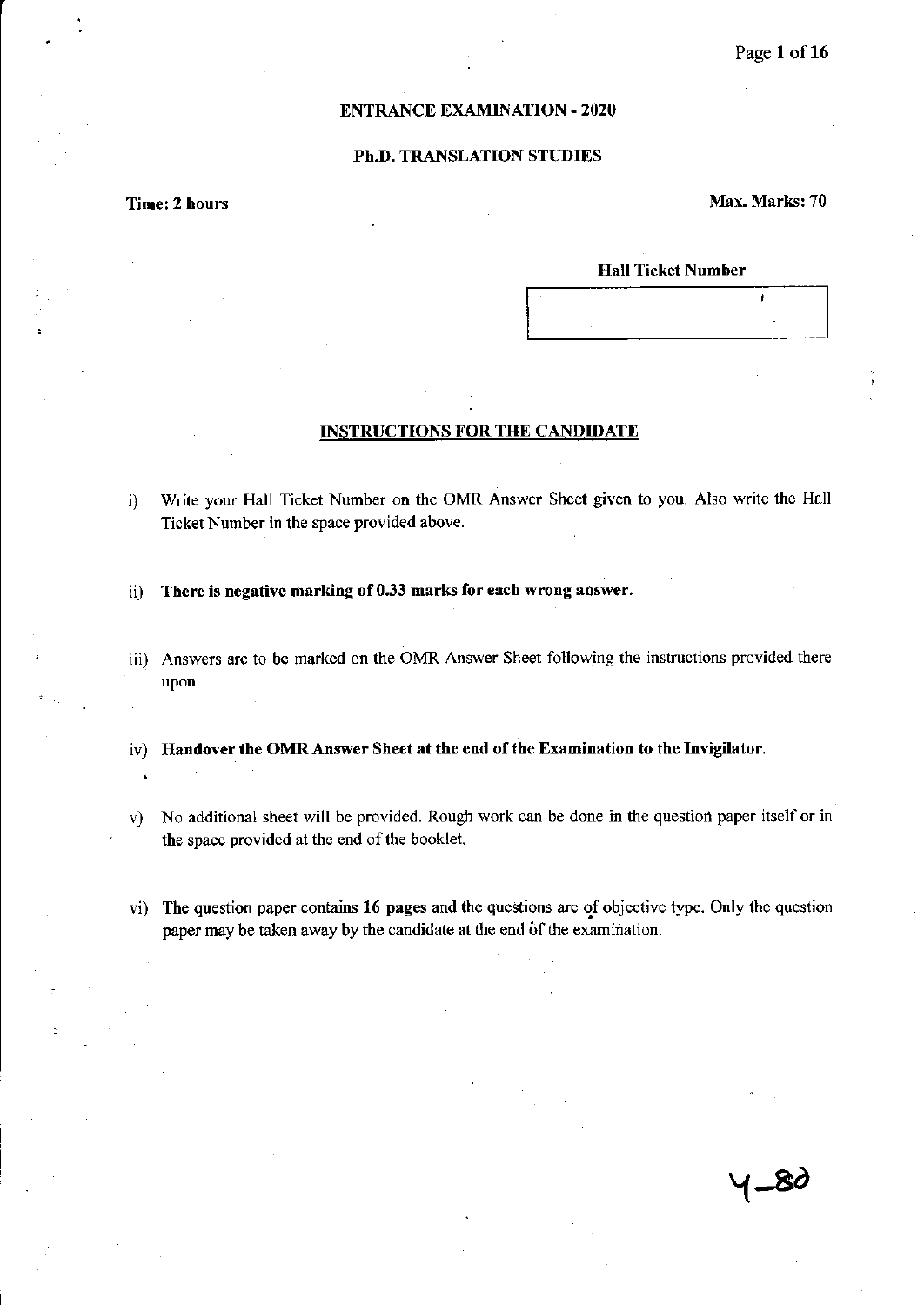# SECTION -A **Research Methodology**

| 1. |                                                                                            |  |  |  |  |
|----|--------------------------------------------------------------------------------------------|--|--|--|--|
|    | A. Process of translation is determined by the function of the product                     |  |  |  |  |
|    | B. The prime principle on purposeful action                                                |  |  |  |  |
|    | C. Role of translation in the receptor language                                            |  |  |  |  |
|    | D. Acceptability and adequacy of translation                                               |  |  |  |  |
| 2. | A logical reasoning that joins two or more premises to arrive at a conclusion is known as: |  |  |  |  |
|    | A. Dialectics<br><b>B.</b> Syllogism                                                       |  |  |  |  |
|    | C. Inductive reasoning<br>D. Abductive reasoning                                           |  |  |  |  |
| 3. | is one of the methods of doing cultural translation studies.                               |  |  |  |  |
|    | A. Anthropology<br><b>B.</b> Sociology<br>C. Ethnology<br>D. Ethnography                   |  |  |  |  |
| 4. | Which one of the following does not belong to the branch of applied translation studies?   |  |  |  |  |
|    | A. Translation aids<br>B. Product oriented descriptive studies                             |  |  |  |  |
|    | C. Translation criticism<br>D. Translator training                                         |  |  |  |  |
| 5. | Joseph Casagrande (1954) classified translation into four types.                           |  |  |  |  |

| Α | Pragmatic<br>Translation        |              | Regards translation more as a<br>communication process and strives to<br>include the cultural context                                    |
|---|---------------------------------|--------------|------------------------------------------------------------------------------------------------------------------------------------------|
| B | Aesthetic-Poetic<br>Translation | $\mathbf{I}$ | Concerns with the grammatical and<br>linguistic aspects of the text, striving to<br>achieve an equivalent target language<br>version.    |
| C | Ethnographic<br>Translation     | III          | Concerns mainly with translating<br>information accurately into the target<br>language, paying little attention to stylistic<br>matters. |
| D | Linguistic<br>Translation       | IV           | Concerns not only with the message but<br>also with the effect, emotion and feelings of the<br>original version                          |

 $\ddot{\phantom{a}}$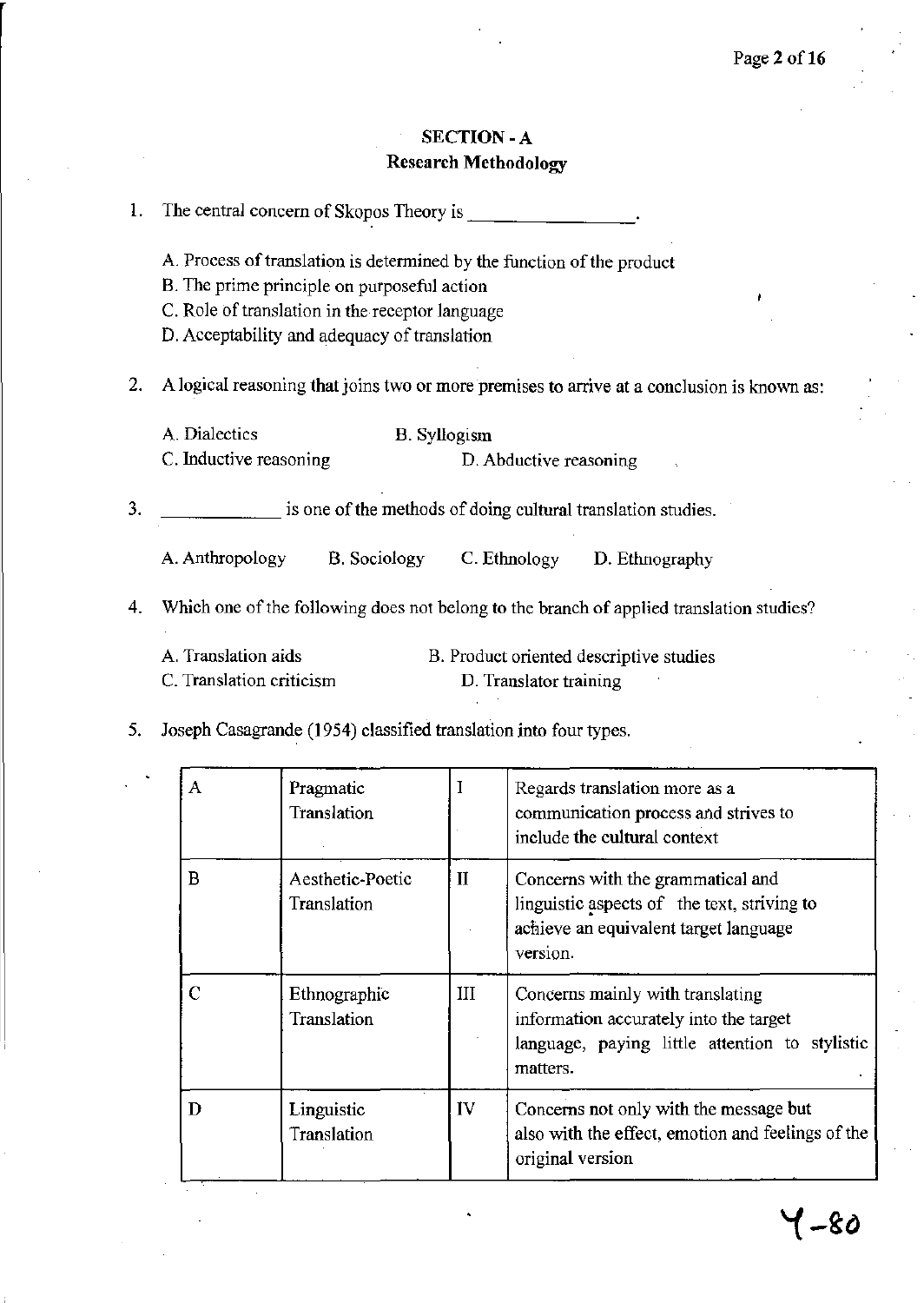4-80

**Match the correct pair:** 

| A. A--III, B--IV, C --I, D--II       | $B. A - I, B - II, C - III, D - IV$ |
|--------------------------------------|-------------------------------------|
| C. A--II, B -- III, C -- I, D -- III | $D. A - IV, B - II, C - II, D - I$  |

**6. Match the following research terminologies with the correct corresponding meaning:** 

|   | Model       |    | Idea deriving from a model                                        |
|---|-------------|----|-------------------------------------------------------------------|
| в | Concept     | П  | General<br>studying<br>approach to<br>а<br>phenomenon.            |
|   | Theory      | Ш  | Representation of the reality of the<br>Research topic or domain. |
| D | Methodology | IV | Organised set of concepts to<br>describe / explain a phenomenon.  |

**The correct pair is:** 

| A. A $-HI$ , B $-HV$ , C $-HII$ , D $-HI$ | - B. A |
|-------------------------------------------|--------|
| $C. A$ --III, $B - I, C - IV, D - II$     |        |

## $-$  IV, B  $-$  III, C  $-$  II, D  $-$  III D. A --I, B --II, C --III, D ~ IV

**7. Read the following statements:** 

The approach to a research problem is determined by the research question/s and how **best they are addressed. Towards this end:** 

- **L Quantitative approach in research is associated with post-positivist epistemological position while qualitative approach is associated with interpretivisit position.**
- **II. Quantitative approach in Translation Studies research is associated with corpus analysis, eye tracking, key stroke logging.**
- IlL Qualitative **approach in Translation Studie& inciuaes critical discourse analysis, participant oriented research etc.**

**Choose the right pair:** 

A. I, II & III B. I & II C. II & I D. II & III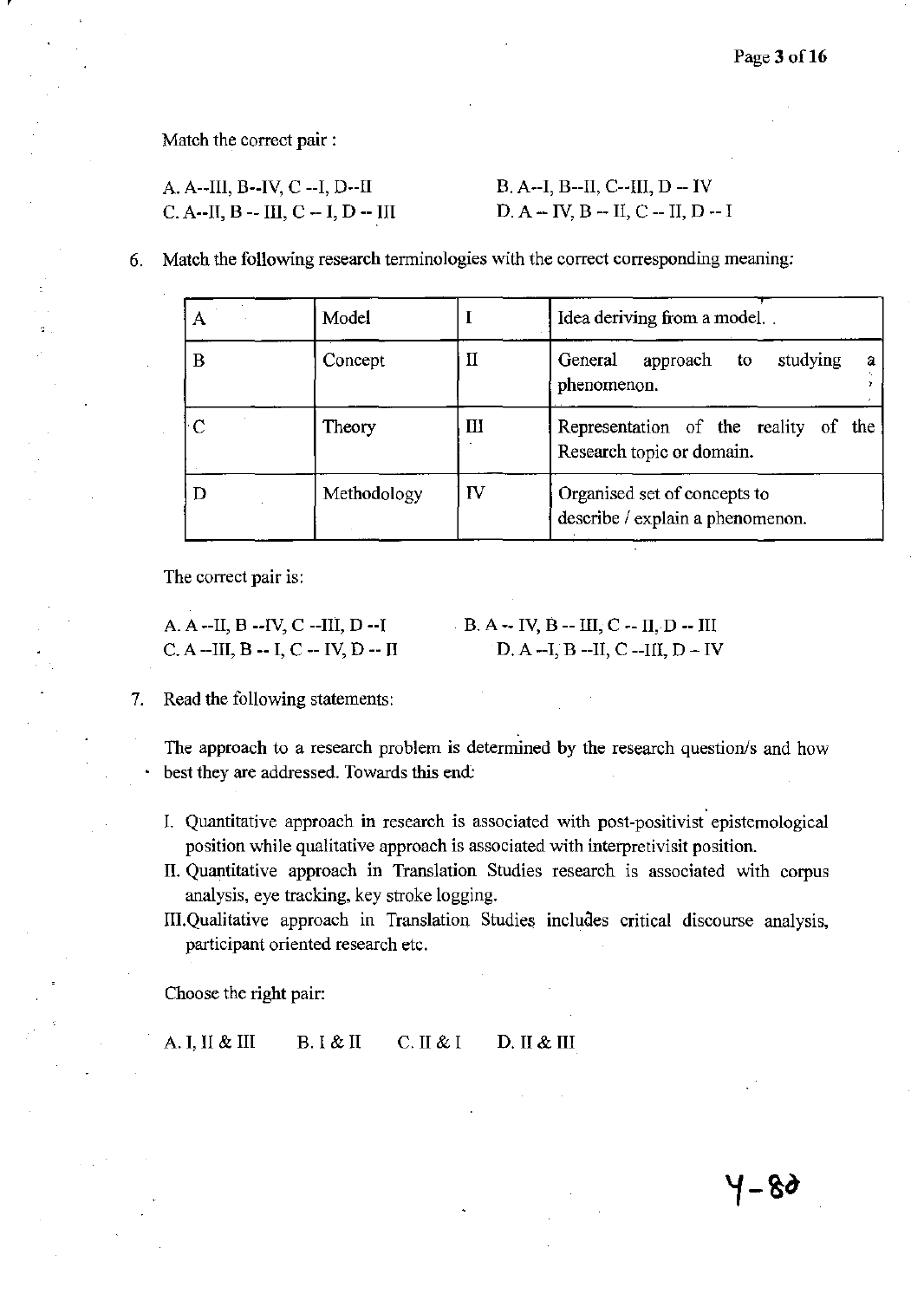8. Consider the following observations:

r

- 1. A questionnaire is a list of "questions each with a range of answers" (Matthews and Ross, 2002)
- II. Questionnaires are popular research instruments as they offer means of collecting unstructured data on a large scale.
- III. The design stage is one of the least important stages of constructing a questionnaire.
- IV. Questionnaires should be as short as possible to avoid non-completion.

Which of the above observations are right?

- A. I, II, III B. I, II & IV C. II, III & IV D. II & III
- 9. According to Andrew Chesterman, the translation model that deals with language-pair translation rules, language system contrasts or translation universals is known as <br>\_\_\_\_\_\_\_\_\_\_\_\_\_\_\_ model.

| A. Comparative model | B. Contrastive model |
|----------------------|----------------------|
| C. Casual model      | D. Process model     |

- 10. Choose the various factors that are involved in Ethical research from the following:
	- I. Infonned consent is a core principle of ethically driven research.
	- II. In institutional settings, ethical approval from designated research ethics committee is not required.
	- III. Ethical consent necessitates a researcher to familiarize herself with the requirements of data management.
	- IV. Ethical research, however, does not lean heavily on the participant's capacity to understand the research question and its effect on her.

A. I, II, III & IV B. II & IV C. I, III & IV D. I & III

11. Positivism is often related to

A. Realism B. Socialism C. Empiricism D. Constructivism

12. The notion of translation that focuses upon cultural processes, migration, and diaspora rather than products and the movement of texts is \_

| A. Inter-cultural translation | B. Auto-translation     |
|-------------------------------|-------------------------|
| C. Hybridity                  | D. Cultural translation |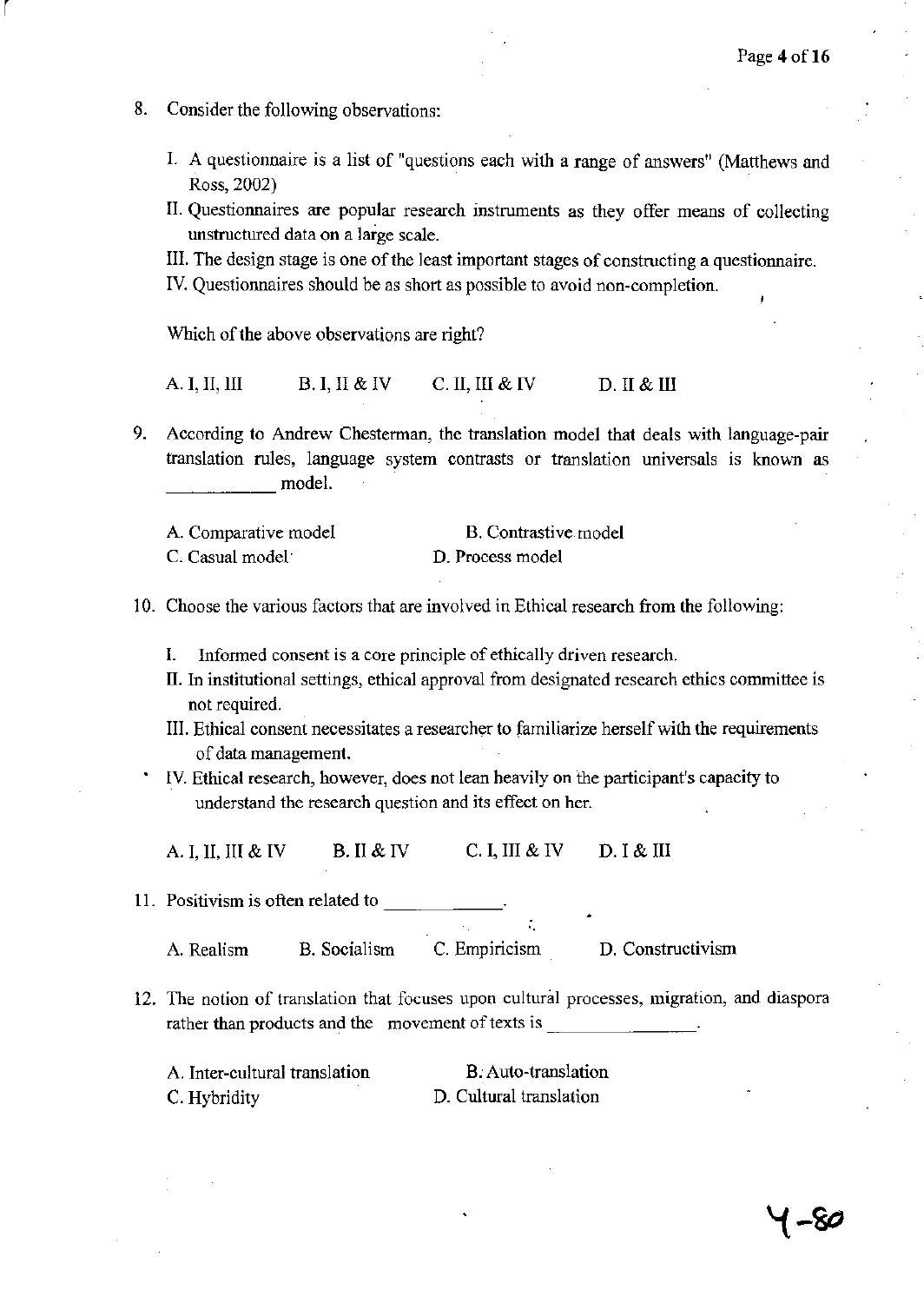13. The preliminary research to clarify the exact nature of the problem to be solved is called

| A. Exploratory research | B. Descriptive research |
|-------------------------|-------------------------|
| C. Basic research       | D. Explanatory research |

14. Fill in the blank with an appropriate answer:

I'm very happy \_\_\_\_\_\_\_\_\_\_\_\_\_ in Switzerland. I really miss being there.

| A. to be lived | B, to have lived |
|----------------|------------------|
| C. for lived   | D. for living    |

15. Match the following research terminologies with their corresponding meanings:

| A             | Model       |             | Idea deriving from a model.                                       |
|---------------|-------------|-------------|-------------------------------------------------------------------|
| B             | Concept     | $\rm _{II}$ | General approach to studying a<br>phenomenon.                     |
| $\mathcal{C}$ | Theory      | Ш           | Representation of the reality of the Research<br>topic or domain. |
| D             | Methodology | IV          | Organised set of concepts to describe /<br>explain a phenomenon.  |

A. A --II, B --IV, C --III, D --I C. A --III, B -- I, C -- IV, D -- II  $B. A - IV, B - III, C - II, D - I$ D. A --I, B --II, C --III, D - IV

*16. The Map: A Beginner's Guide to DOing-Research* in Translation Studies is co-authored by and Andrew Chesterman.

A. James Holmes B. Basil Hatim C. Mona Baker D. Jenny Williams

17. The translators' Journal published from Montreal is  $\frac{1}{2}$ 

A. Diacritics B. Multilingual Matters C. Meta D. Target

- 18. The school of thought that problematizes the core of centuries long traditional Western thoughts about translation, such as signification, meaning, purpose, and relevance is
	- A. Skopos theory C. Russian Formalism

B. North American Workshop D. Deconstruction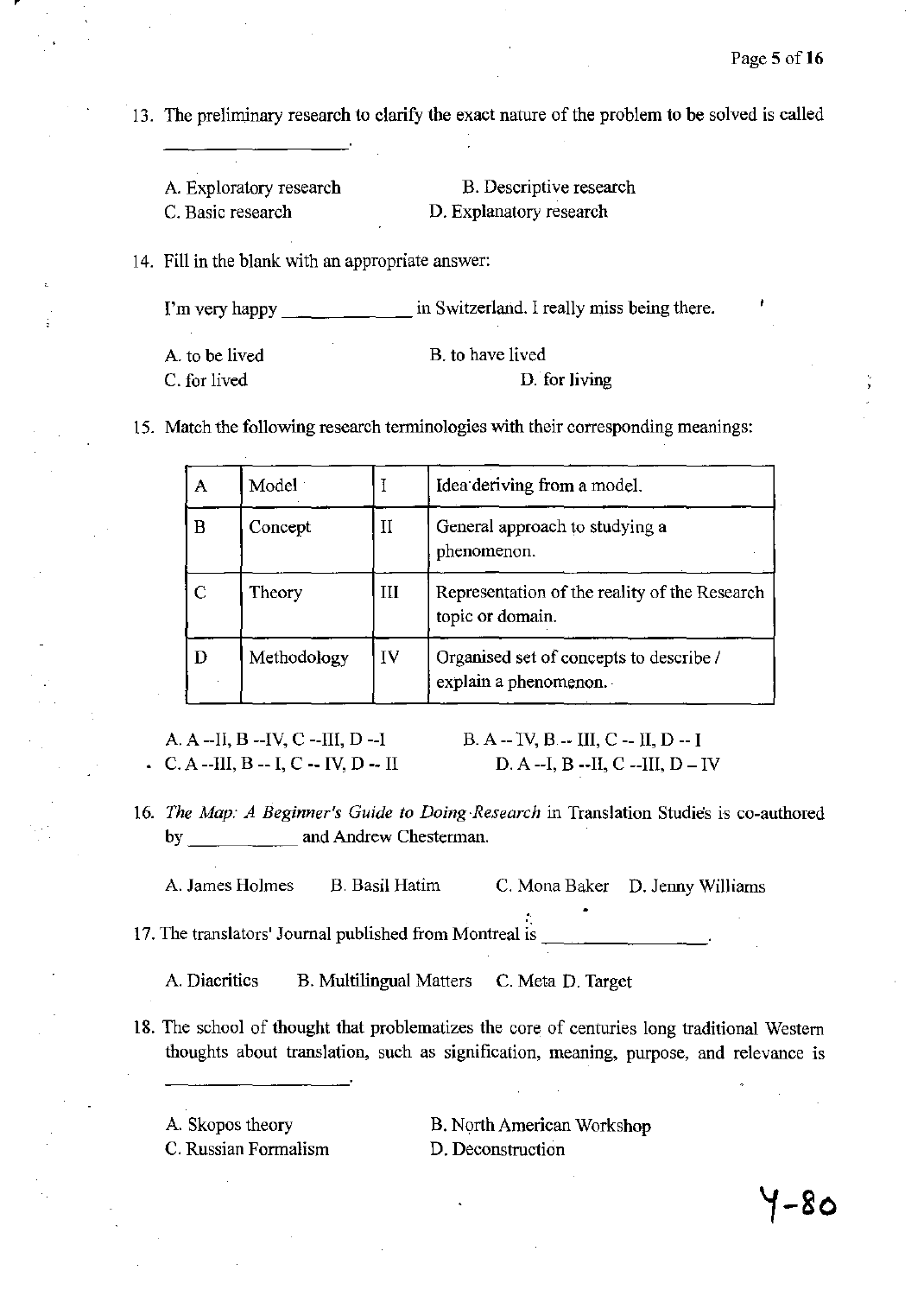19. Who among the following made the statement, "Translation is the replacement of textual material in one language by equivalent textual material in another language"?

A. Eugene Nida B. Peter Newmark C. Roger Bell D. J C Catford

20. Post- colonial studies are based on the \_\_\_\_\_\_ of European colonialism and the diverse material effects to which this phenomenon gave rise.

A. historical fact B. tragedy C. fallacy D. ideology

- 21. In translation studies research "participant observation method' involves contradiction since the researcher, as an observer, though gains from personal experience is distanced from the object of study, This contradiction is best understood in tenns of
	- I. The process of translation and objectification of the text
	- II. The dialogue between the outsider and insider viewpoints.
	- III. The relation between the translator and the observer.

r

IV. The relation between the author and the translator.

Choose the correct pair which represents this contradiction:

A. I and II B. II and IV C. I and III D. II and III

22. Read the following assertions and state which of them are correct:

Assertion I: Jean-Paul Vinay and Jean Darhelnet explored the linguistic aspects of translation and proposed seven procedures of translation.

Assertion II: Andre Lefevere proposed seven different strategies for translating poetry.

A. Both I and II are false C. I is false but II is true B. Both I and II are true D. I is true but II is false

23. Match the following names with their contributions:

| Yury Tynjanov     |     | Literary systems     |
|-------------------|-----|----------------------|
| Itamar Even-Zohar |     | Polysystems          |
| Gideon Toury      | 111 | Translation norms    |
| Lev Jakubinsky    |     | Linguistic Formalism |

A. A--II, B--IV, C--III, D--I C. A--I, B--II, C--III, D--IV

B. A--IV, B--I, C--II, D--III D. A--III, B--I, C--IV, D--II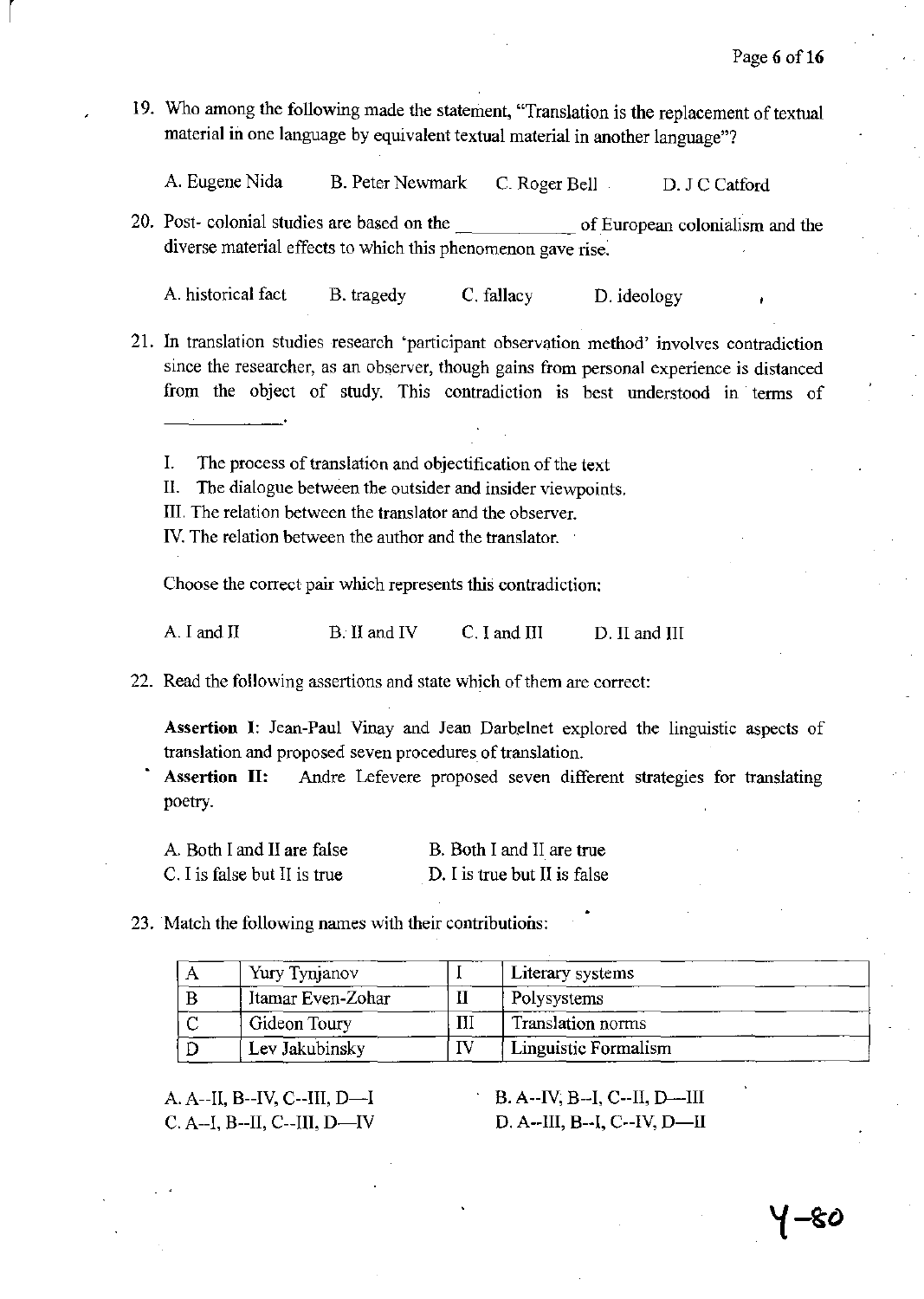### 24. Read the following statements and choose the right ones among them:

- I. Research philosophy determines the ways in which data should be collected, interpreted and implemented.
- II. Research design is a plan to answer your research philosophy.
- III. A research method is a strategy used to implement the research design.
- IV. Addressing research philosophy involves being aware of and formulating the researcher's beliefs and assumptions.

A. ONLY IV B. I, II, III & IV C. I, III & IV D. I, II & III

- 25. Which of the following statements is true?
	- 1. Episteme is a philosophical term which can refer to knowledge, science or understanding.
	- 2. Translation is an operation performed on languages: a process of imposing a text in one language upon another language ..
	- 3. The task of the feminist translator is to realize that language is an impediment to the gendered agency.
	- 4. Parole comprises the rules of grammar of a language, the syntax, the phonetics, spellings, etc.

A.2 B.l C.4 " D.3

26. In essence the North American Workshop is similar to one of the following literary theories:

| A. Practical Criticism      | <b>B.</b> Russian Formalism |
|-----------------------------|-----------------------------|
| C. Reader's Response theory | D. Deconstruction           |

27. The figure of speech wherein part represents whole or vice versa is

A. Metaphor B. Metonymy C. Synecdoche D. simile

28. In research, refers to the extent to which other researchers, or the same researcher, will arrive at the same result if they investigate the same research question using the same set of data, using the same method at a different time.

A. honesty B. reliability C. validity D. durability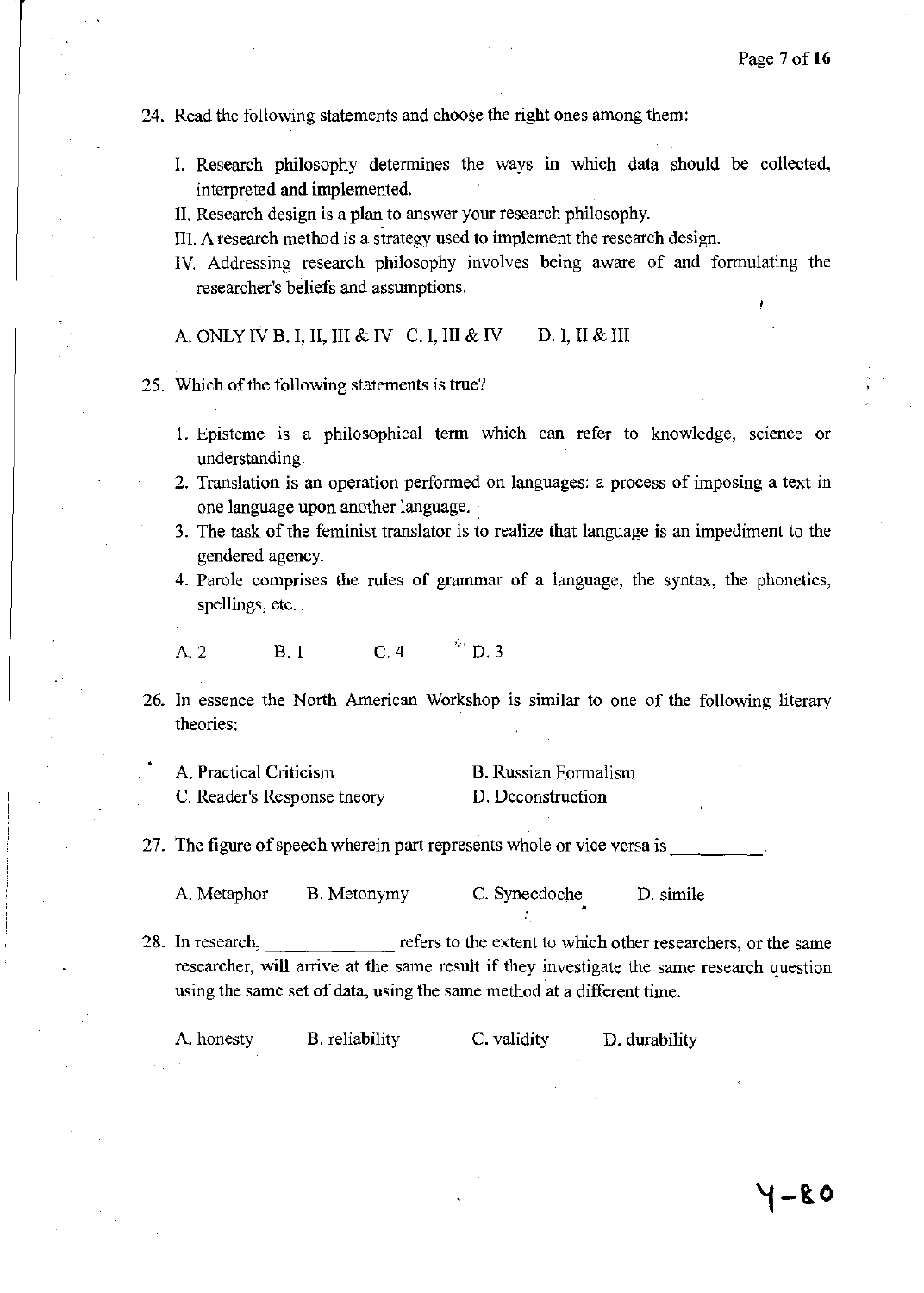- 29. What makes constructing the history of translation the most challenging task for a modem translation theoretician?
	- A. The intellectual history of mankind is always a continuum of 'modem' history of socio-political thoughts of any region.
	- B. Researchers are not equipped with adequate knowledge resources.
	- C. There has always been asymmetrical power relations between East and West.
	- D. Translation is not a major priority in a globalised world.
	- A.D,B&C B.B,C,&D C.A,B, &C D.A,C&D
- 30. Who among the following is NOT an ancient theorist of translation?

| A. André Lefevere | B. Cecero      |
|-------------------|----------------|
| C. St. Jerome     | D. John Dryden |

31. Which theory among the following argues that translation is more about 'what is not there' than 'what is there'?

| A. Early translation studies | <b>B.</b> Skopos             |
|------------------------------|------------------------------|
| C. Deconstruction            | D. Post-colonial translation |

32. An influential book that not only offers critiques of conventional ethnography but also proposes new ways of writing anthropology and translation of culture is \_\_\_\_\_\_\_\_

A. *Cultural Translation in Early Modern Europe B. The True Interpreter*  C. *The View from Ajar D. Writing Culture* 

- 33. Who among the following are referred to as 'Holy Trinity' in postcolonial theory?
	- A. Gayatri Spivak, Homi Bhabha, Foucault
	- B. Edward Said, Homi Bhabha, Gayatri Spivak
	- C. Edward Said, Gayatri Spivak, Tejaswini Niranjana
	- D. Homi Bhabha, Tejaswini Niranjana, Gayatri Spivak
- 34. Read the following statements:

The history of Translation Studies has evolved .over time by adopting frames of references from other areas of intellectual inquiry:

- I. Frameworks from functionalists and textual analysts were adopted to facilitate the understanding of translation.
- II. Larger frameworks have been included from sociolinguistics, discourse theory, systems theory and cultural studies into academic inquiry of translation.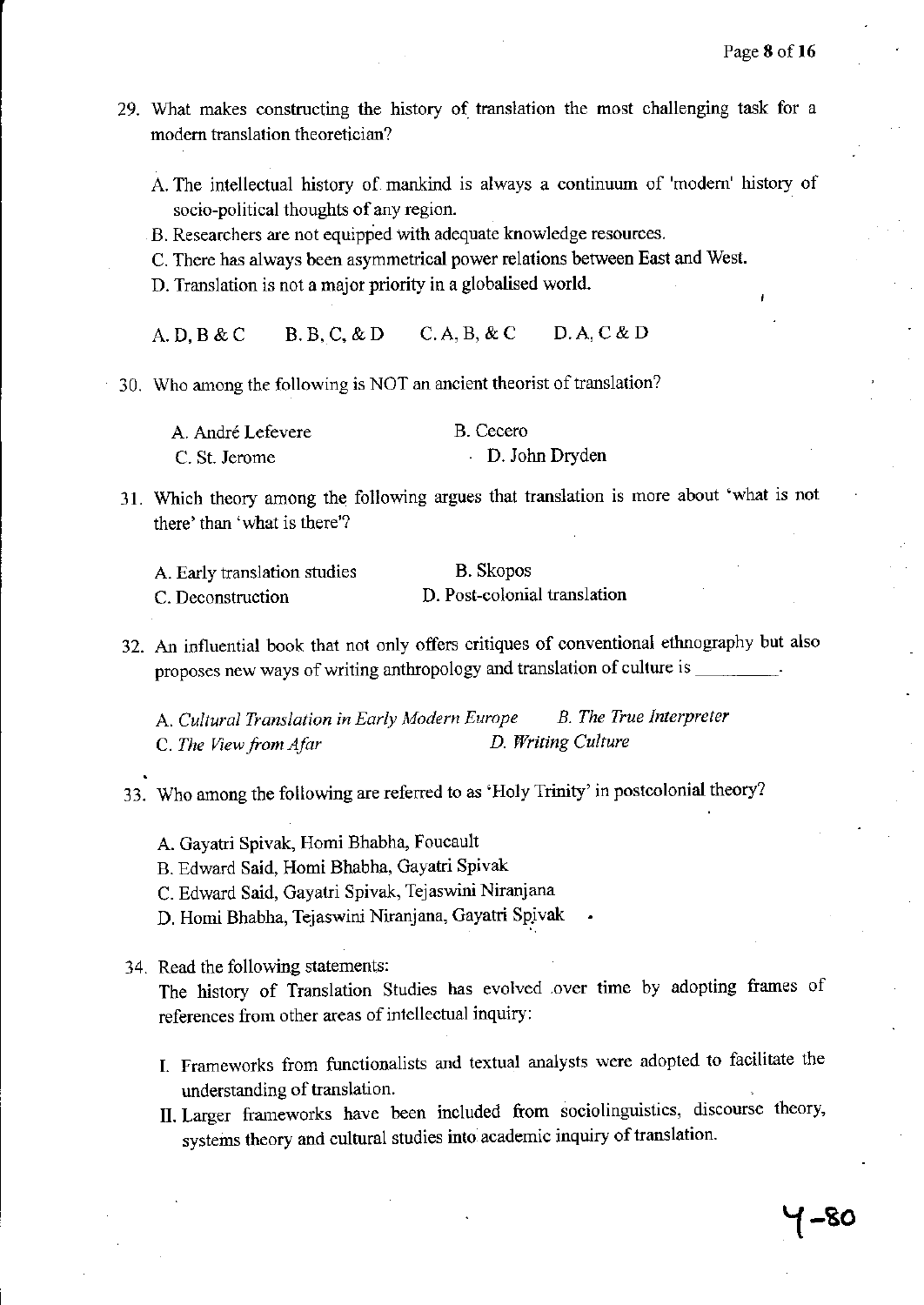III. One of the major motivations for modern research in translation came from employing linguistic frameworks to examine translation.

The correct historical evolution of translation studies is in the following order:

A. I, II & III B. II, I & III C. III, I & II D. III, II & I

35. Match the following pairs:

| А | $C.$ P. Snow |     | The Stucture of Scientific Revolution                                             |
|---|--------------|-----|-----------------------------------------------------------------------------------|
| B | Thomas Kuhn  | II  | The Two Cultures and the Scientific<br>Revolution                                 |
| С | M Nissani    | III | The Third Culture: Beyond the<br>Scientific Revolution                            |
| D | JohnBrockman | IV  | Friuts, Salads and Smoothies: The<br>Working Definition of<br>Interdisciplinarity |

The correct match is:

| A. A--II, B --I, C--IV, D--III    | B. A-- I, B--IV, C -- II, D -- II    |
|-----------------------------------|--------------------------------------|
| $C. A - IV, B - II, C - I, D - I$ | D. A --I, B -- II, C -- III, D -- IV |

## SECTION -B SUBJECT QUESTION

36. Ezra Pound is credited with coining the following term:

| A. Polysystem                                                                                                                                                                                               | <b>B.</b> Difference | C. Vorticism | D. Metatext. |
|-------------------------------------------------------------------------------------------------------------------------------------------------------------------------------------------------------------|----------------------|--------------|--------------|
| 37. The relationship between Translation Studies and Comparative Literature is                                                                                                                              |                      |              |              |
| A. Complementary                                                                                                                                                                                            | <b>B.</b> Disruptive | C. Fractious | D. Fraught   |
| 38. Metaphrase is a method of translation. John Dryden defines the method as                                                                                                                                |                      |              |              |
| A. forsaking both the words and sense<br>B. translating solely the connotative sense of the text<br>C. translating merely the structural aspect of the text<br>D. word by word and line by line translation |                      |              |              |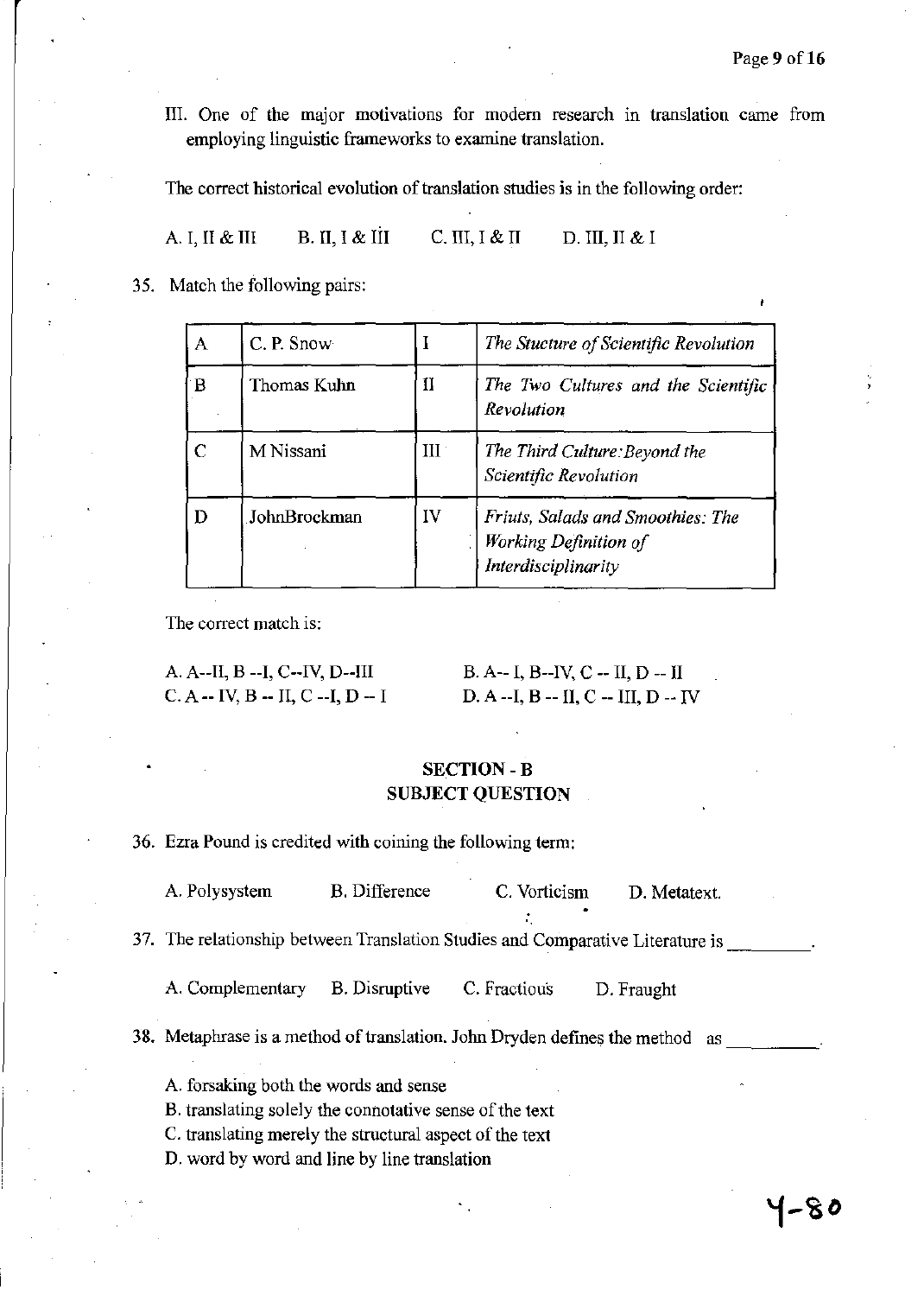39. The prolific 13th century Italian litterateur who vociferously argued III favour of vernacular in translation is \_\_\_\_ \_

| A. Alexander Bonini | B. Dante Alighieri    |
|---------------------|-----------------------|
| C. Petrarch         | D. Giacomo da Lentini |

- 40. Which of the following hooks are authored by Mona Baker?
	- 1. *In Other words: A Course book on Translation*  II. *Scientific and Technical Translation*  III. *Translation and Conflict: A Narrative Account*  IV. *Critical Readings in Translation Studies*

A. I & II B. II & III C. III & IV D. I, III & IV

41. Arrange the following works in a chronological order based on their years of publication:

- 1. *The Ear afthe Other: Otobiography, Transference, Translation*
- *2. The Task of the Translator*
- *3. The Preface to Ovid's Epistles*
- *4. A Linguistic Theory a/Translation*
- *5. After Babel*

A. 1,4,5,3,1 B. 3, 2, 1, 5,4 C. 3, 5, 4, 2, 1 D. 3, 2, 4,5,1

42. \_\_\_\_\_\_ is Paul Chirakkarode's famous novel translated to English.

A. *Goat Days B. Kocharethi* C. *Jasmine Days D. Pulayarhara* 

43. One of the widely translated Tamil Dalit feminist writer is

A. Du. Saraswathi B. Gogu Shyamala C. Bama D. C.S. Chandrika

44. Match the authors and their works listed below:

| A              | Susan Basnett |    | Descriptive Translation Studies and Beyond           |
|----------------|---------------|----|------------------------------------------------------|
| B              | Jeremy Munday | П  | The Name and Nature of Translation<br><b>Studies</b> |
| <sup>-</sup> C | Gideon Toury  | Ш  | <b>Translation Studies</b>                           |
|                | James Holmes  | IV | <b>Introducing Translation Studies</b>               |

'.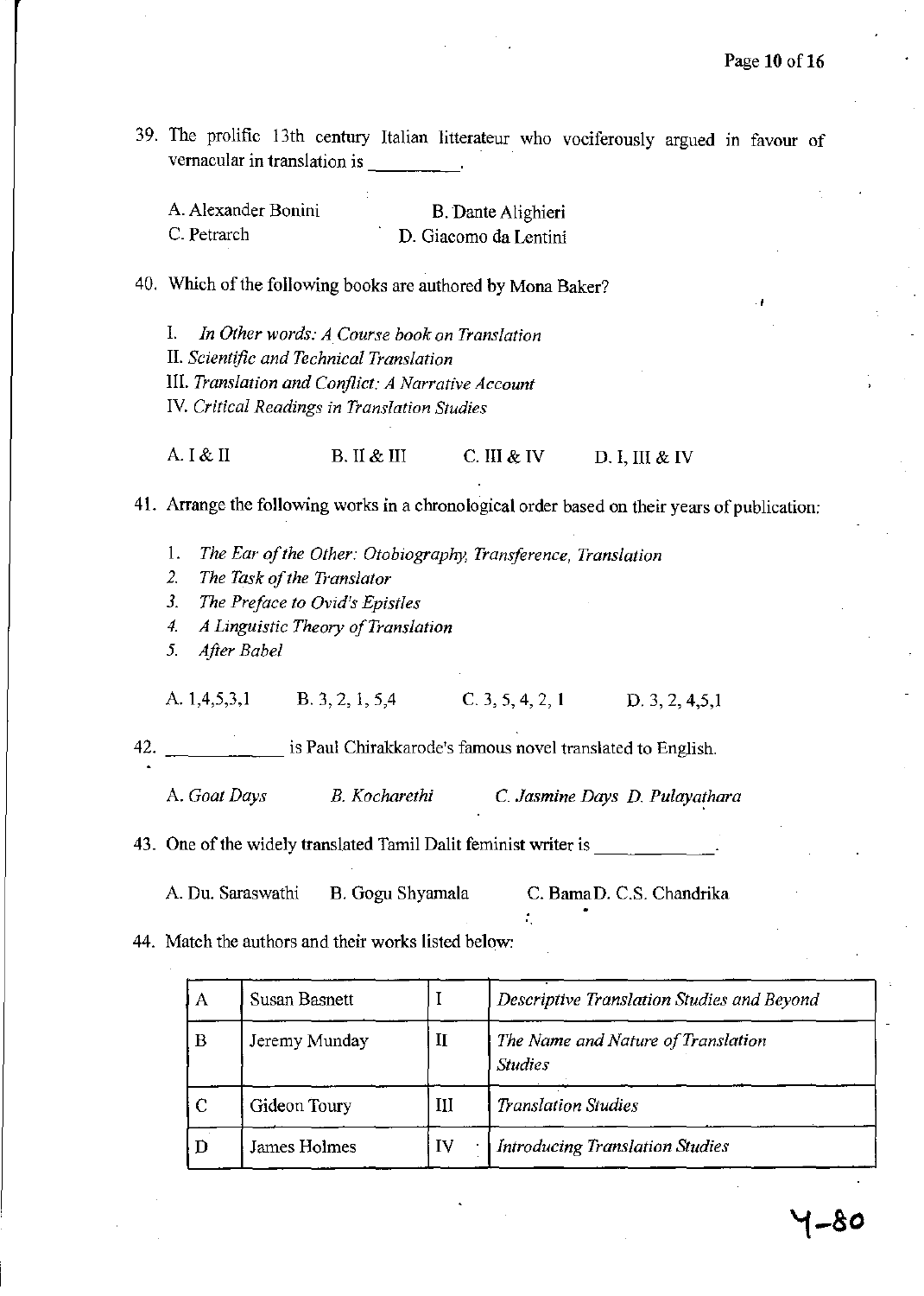A. A--I, B -- II, C --III, D --IV  $C. A - II, B - III, C - II, D - III$  B. A--III, B --IV, C --I, D --II D. A -- IV, B --I, C -- N, D -- I

**45.** A translator is "an artist on oath" is a statement by \_\_\_\_\_\_\_\_\_\_.

| A. Harish Trivedi | B.A.K. Ramanujan |
|-------------------|------------------|
| C. Jeremy Munday  | D. James Holmes  |

**46. The author** of the **book** *Eco Translation* **is** \_\_\_ \_

| A. Douglas Robinson  | <b>B.</b> Anthony Pym |
|----------------------|-----------------------|
| C. Andrew Chesterman | D. Michael Cronin     |

47. Which of the following statements are correct with respect to rendering of Mahabharata **in India?** 

| I. 15th C in Bangla by Kabi Sanjay | II. 10th C in Kannada by Pampa    |
|------------------------------------|-----------------------------------|
| III. 14th C in Telugu by Nannaya   | IV. 17th C in Odiya by Sarala Das |

A. I & II B. II & IV C. I & III D.III & IV

**48. Read the following statements carefully and identify which among them are true:** 

**L Cicero was the first to propose the concept of sense-for-sense translation.** 

**II. Translation** of Buddhist **sutras initiated discussions on translation in China.** 

**III. Historically, translation studies has not been.prescriptive.** 

**IY. Eugene Nida and J C Catford worked on stylistics** of literary **translations.** 

A. II & IV B. III & I C. I & II D. IV & I

**49. Match the correct pairs.** 

| А | Albert Camus.    |    | German philosopher. His work addresses<br>public sphere.                                                  |
|---|------------------|----|-----------------------------------------------------------------------------------------------------------|
| B | Michel Foucault  | и  | French-Algerian philosopher. Recipient<br>of Nobel prize for literature.                                  |
|   | Martin Heidegger | Ш  | French philosopher. His work is in the<br>area of historical epistemology.                                |
| D | Jurgen Habermas  | IV | German philosopher. He has contributed<br>to fields of phenomenology,<br>existentialism and hermeneutics. |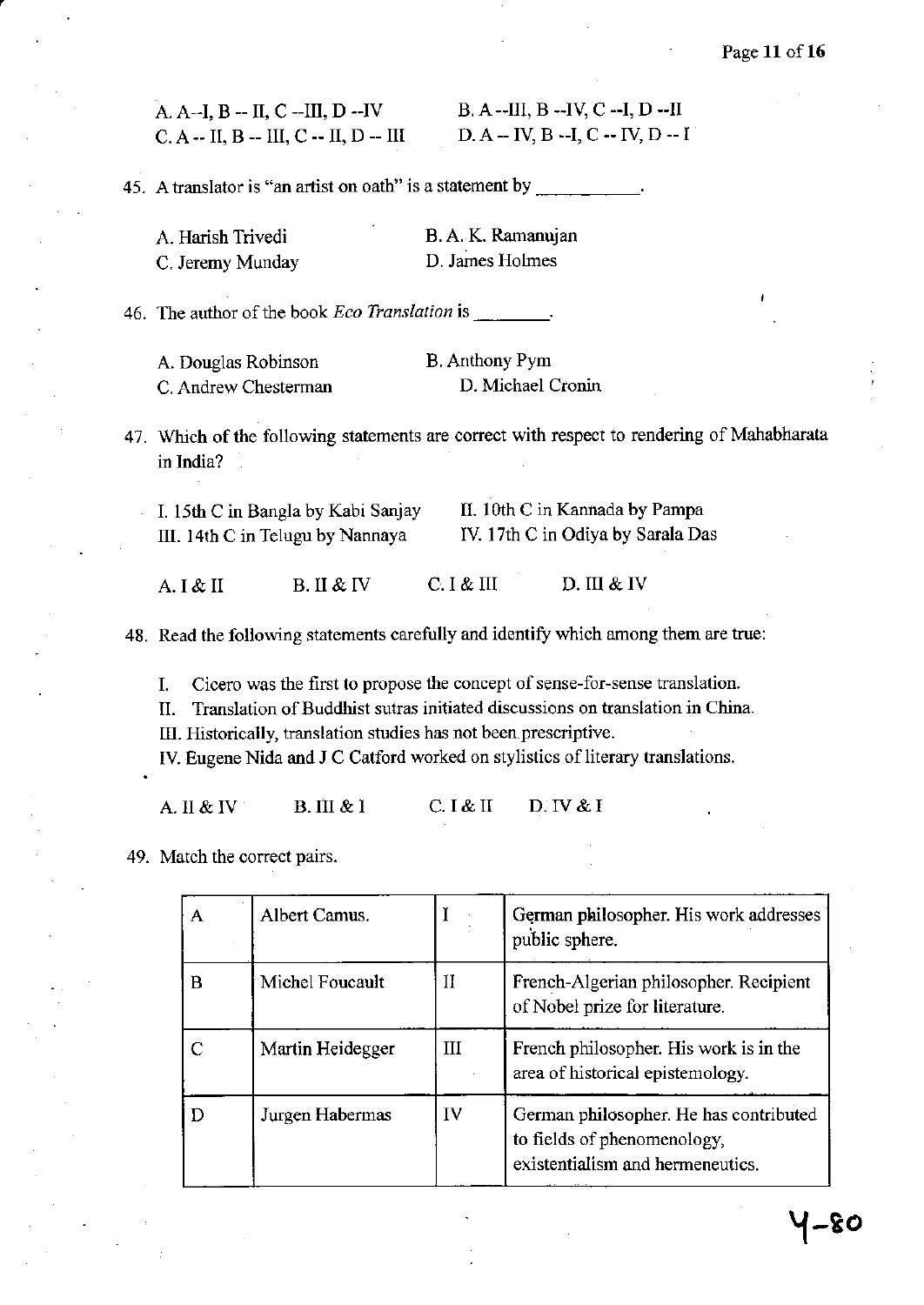| A. A - IV, B - II, C - I, D - III | $B. A - I, B - IV, C - III, D - IV$ |
|-----------------------------------|-------------------------------------|
| C. A - III, B - I, C - II, D - II | $D. A - II, B - III, C - IV, D - I$ |

- 50. Consider the following statements and choose the correct pair:
	- A. in 1960s, discussions in Translation Studies centered on equivalents.
	- B. Katharina Reiss, Hans Venneer and Justa Hols-Manttari are the pioneers of skopos theory.
	- C. Cultural translation draws majorly from the work of Paul Newmark.
	- D. Susan Bassnett works in the area of queer translation.
	- A.B&D B.A&C C.A&B D.C&D
- 51. Match the following authors with their works:

| A           | Walter Benjamin  |    | <b>Translation and Empire</b>                                |
|-------------|------------------|----|--------------------------------------------------------------|
| B           | Minako O'Hagan   | H  | 'The task of the translator'                                 |
| $\mathbf C$ | Douglas Robinson | Ш  | Translation as a Desicision Process                          |
| D           | Jiri Levy        | IV | 'Community Translation: Translation as a Social<br>Activity' |

A.A- II,B - IV, C - I,D - III C.A- III, B-1, C - IV, D - II

B.A-I, B -III, C - II, D-IV D.A- IV, B -II, C - III, D- I

- 52~ Which one of the following is not proposed by Eugene Nida with regard to the basic requirements of a translator?
	- A. Making sense

r

- B. Conveying the spirit and manner of the original
- C. Reproducing the source text, notwithstanding the similar response.
- D. Having a natural and easy form of expression $\cdot$ .
- 53. Identify the ideas of Tejaswini Niranjana on translation from the following:
	- 1. The act of translation is a political action
	- ii. Translation perpetuates the unequal power relations among people, races and languages
	- iii. Contemporary translation theories are not based on western examples
	- iv. Traditional way of translation is underwritten by western philosophy

| A. i, ii, iv |  | B. i, ii, iii | $C_i$ , ii, iii, iv | D. i, ii, iv |
|--------------|--|---------------|---------------------|--------------|
|--------------|--|---------------|---------------------|--------------|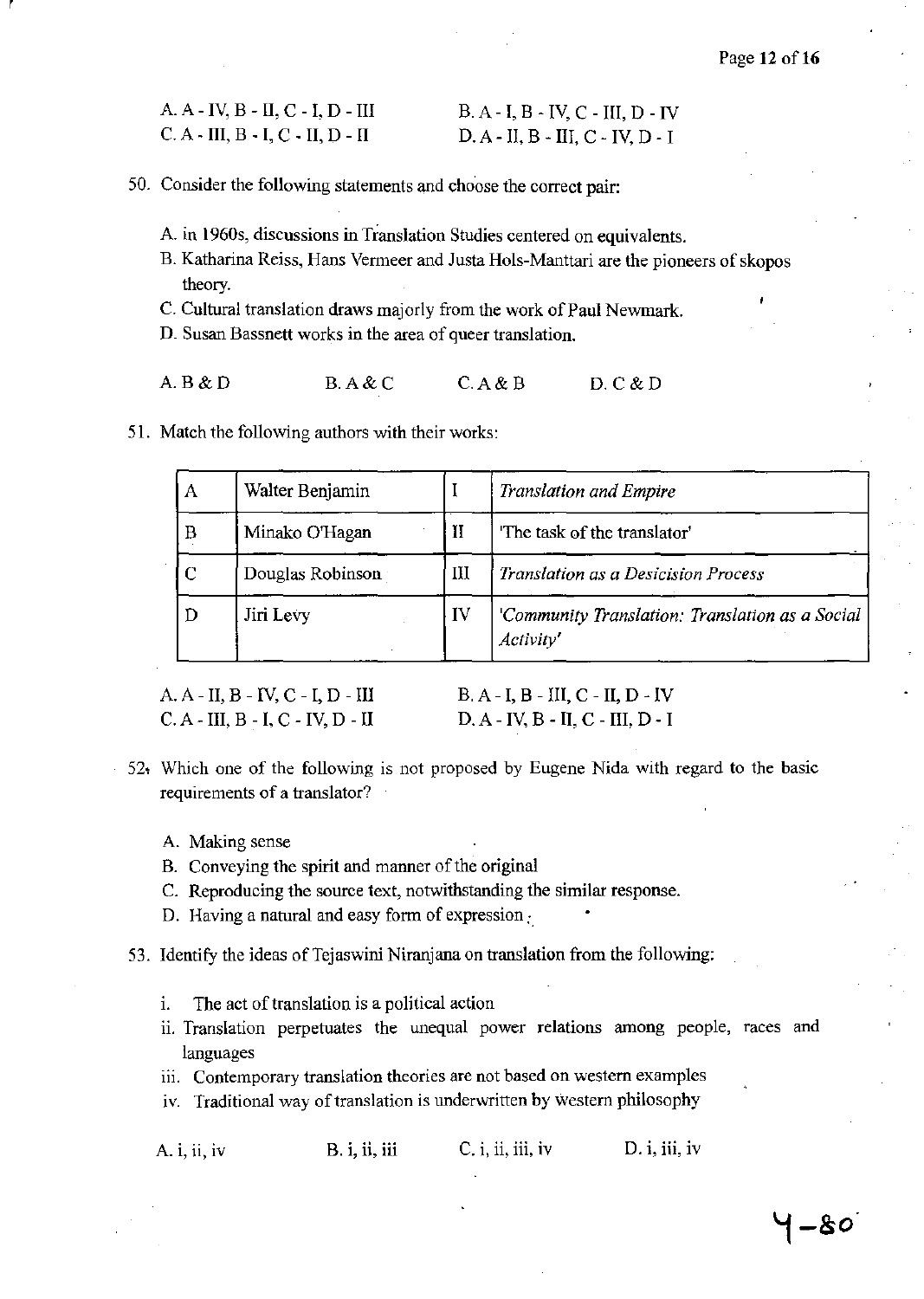**54. is the author of** *A Multilingual Nation: Translation and Language Dynamic in India.* 

| A. Tejaswini Niranjana | B. N. Kamala       |
|------------------------|--------------------|
| C. Rita Kothari        | D. Meena T. Pillai |

**55. Folklore which is a very important resource for scholars and researchers, primarily**  means **container in the set of the set of the set of the set of the set of the set of the set of the set of the set of the set of the set of the set of the set of the set of the set of the set of the set of the set of the** 

| A. People's lore     | B. Peasant's lore      |
|----------------------|------------------------|
| C. Pre-lirate's lore | D. Non-literate's lore |

**56. Match the dictionaries with their makers in the following:** 

|   | Hermann Gundert  |    | Sanskrit dictionary  |
|---|------------------|----|----------------------|
| B | Amarsimha        |    | Tamil dictionary     |
|   | Gregory James    |    | Assamese dictionary  |
|   | Hemchandra Barua | IV | Malayalam dictionary |

A. A--II, B--IV, C--III, D--I C. A --IV, B--I, C--II, D--III B. A--I, B--II, C--III, D--IV D. A--III, B--I, C--IV, D--II

57. Pseudo-translation is a term devised by \_\_\_\_\_\_\_\_\_\_\_\_\_\_.

| A. Anton Popovic | B. Ian Mason         |
|------------------|----------------------|
| C. Basil Hatim   | D. Andrew Chesterman |

**58. Match the authors with their works from the following:** 

| А | Eugene Nida        |          | Descriptive Translation Studies and<br>. Beyond |
|---|--------------------|----------|-------------------------------------------------|
| В | Gideon Toury       | $\rm II$ | A Linguistic Theory of Translation              |
|   | J C Catford        | Ш        | The Translation Zone                            |
|   | <b>Emily Apter</b> | IV       | Toward a Science of Translating                 |

A.A-II,B -III, C -IV, D - I  $C. A - I, B - II, C - III, D - IV$ 

B. A - III, B - IV, C - I, D - II D.A- IV, B-1, C - II, D - III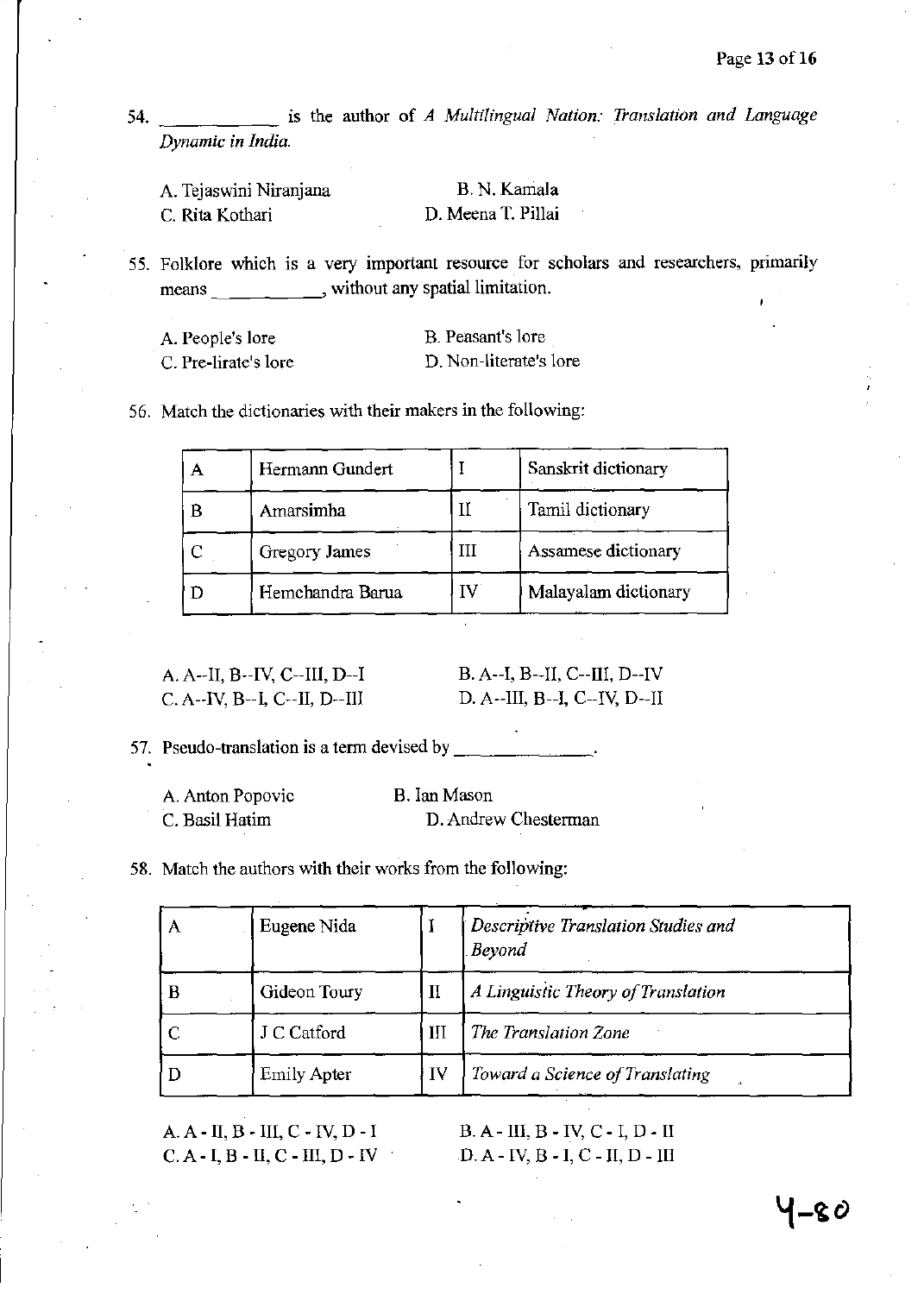59. The notion of 'norms in translation theory' assumes that a translator is engaged in a process.

A. Decision making C. Contractual B. Literal transaction D. Secondary

60. English became the language of administration and was promoted among Indians after the first war of Indian independence in 1857. With this step:

a. English had eventually gained a major linguistic status in India.

b. Vernacular languages remained powerful.

c. A major scope of translation from Indian languages to English emerged.

d. Communication between indigenous linguistic communities was ruptured.

Which of the above statement/s is/ are correct?

A.a&d B. b&c C.c&d D.a&c

61. \_\_\_\_\_\_ ,is defined as a translation practice that consists of presenting a written text, generally on the lower part of an audio-visual screen.

| A. Audio description | B. Accessibility translation |
|----------------------|------------------------------|
| C. Subtitling        | D. Voice over                |

62. Itamar Even Zohar has sought to see which one of the following as 'poly system' in his theory of Translation?

A. Language B. Culture C. Literature D. Style

- 63. "A boundary is not that at which something stops but. .. the boundary is that from which something begins its presencing". (Martin Heidegger). This statement allows us to understand that in the present time, blurred, singular borders have made it possible to move beyond the singular conceptual category/ies like 'class' to 'race' / 'caste' / 'geopolitical locations' / or other minorities. Thus, in the field of Translation Studies:
	- A. Border would play an important role to determine the translator's agency.
	- B. Border would signify multiculturalism and multilingualism.

C. Translator would always sit on the fence.

D. Border is theoretically immaterial and irrelevant to determine translation transitions.

Choose the correct pair:

| A. A & C | B.C & D | C. A & B | D. B & C |
|----------|---------|----------|----------|
|          |         |          |          |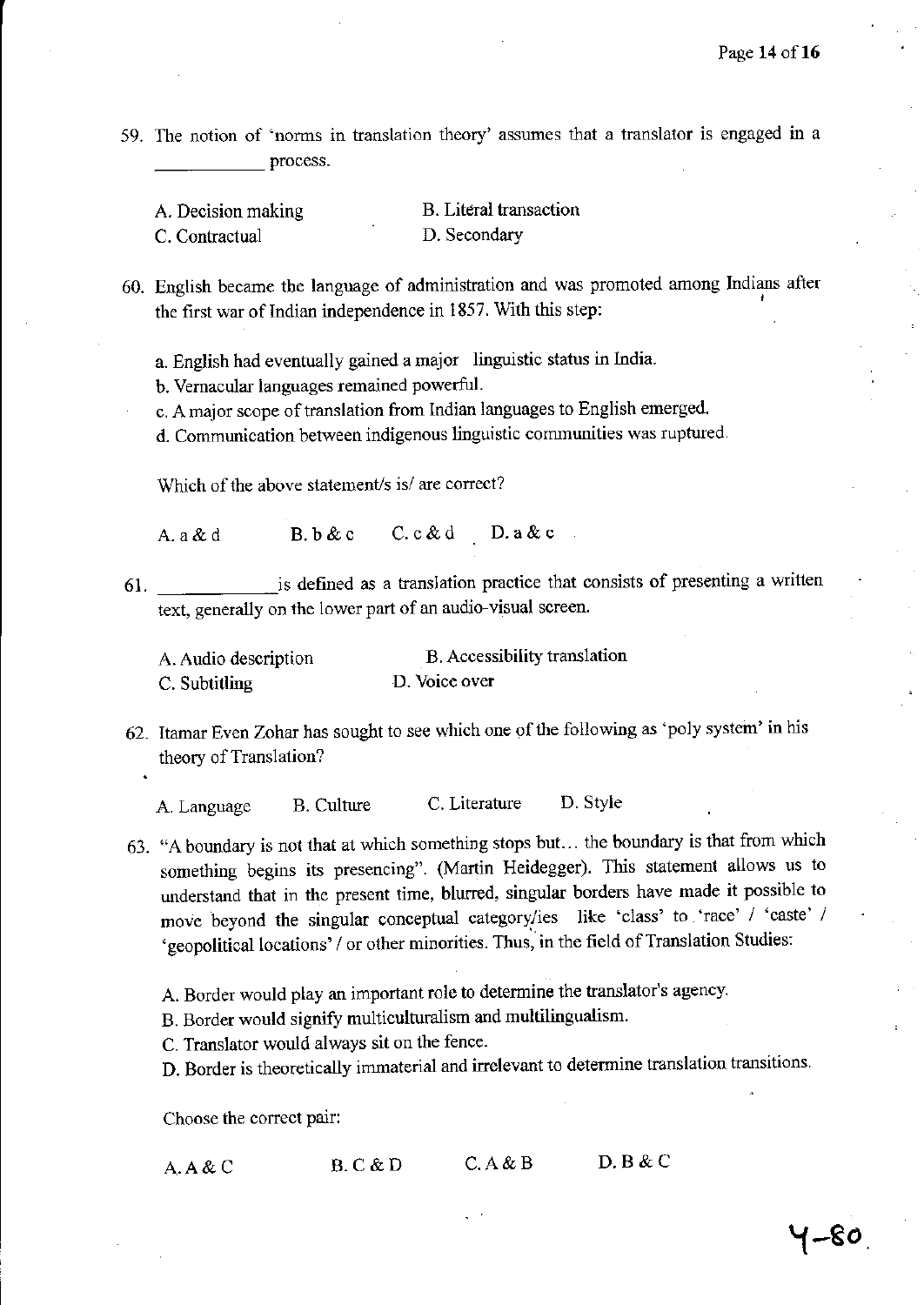*64. Dictionary of Translation Studies,* an important milestone text for translation studies, is compiled by \_\_\_\_\_ \_

A. Mona Baker

C. Yves Gambier

B. Lawrence Venuti D. Mark Shuttleworth

65. **argued that a translator must surrender to the text, as translation is the most** intimate act of reading.

A. Gayatri Chakravorty Spivak C. J.C. Catford

B. Eugine Nida D. Roman Jakobson

66. "Post-colonial studies are based in the \_\_\_\_\_ of European colonialism, and the diverse material effects to which this phenomenon gave rise."

A. tragedy B. fallacy C. ideology D. Historical fact

67. Match the following concepts with their proponents:

| I. Formal and Dynamic Equivalence | 1. W.V.O Quine    |
|-----------------------------------|-------------------|
| II. Inter-semiotic translation    | 2. Dryden         |
| III. Imitation                    | 3. Eugene Nida    |
| IV. Indeterminacy of translation  | 4. Roman Jakobson |

|           |   | П | Ш | IV |
|-----------|---|---|---|----|
| А.        | 3 | 4 | 2 |    |
| <b>B.</b> | 4 | 3 |   | 2  |
| C.        | 2 |   | 4 | 3  |
| D.        | ٦ | 4 |   | 2  |

. .

68. Mappila Ramayanam is the epic example of an oral tradition that crosses boundaries in Indian context.

| C. Spatial | D. Gender |
|------------|-----------|
|            |           |